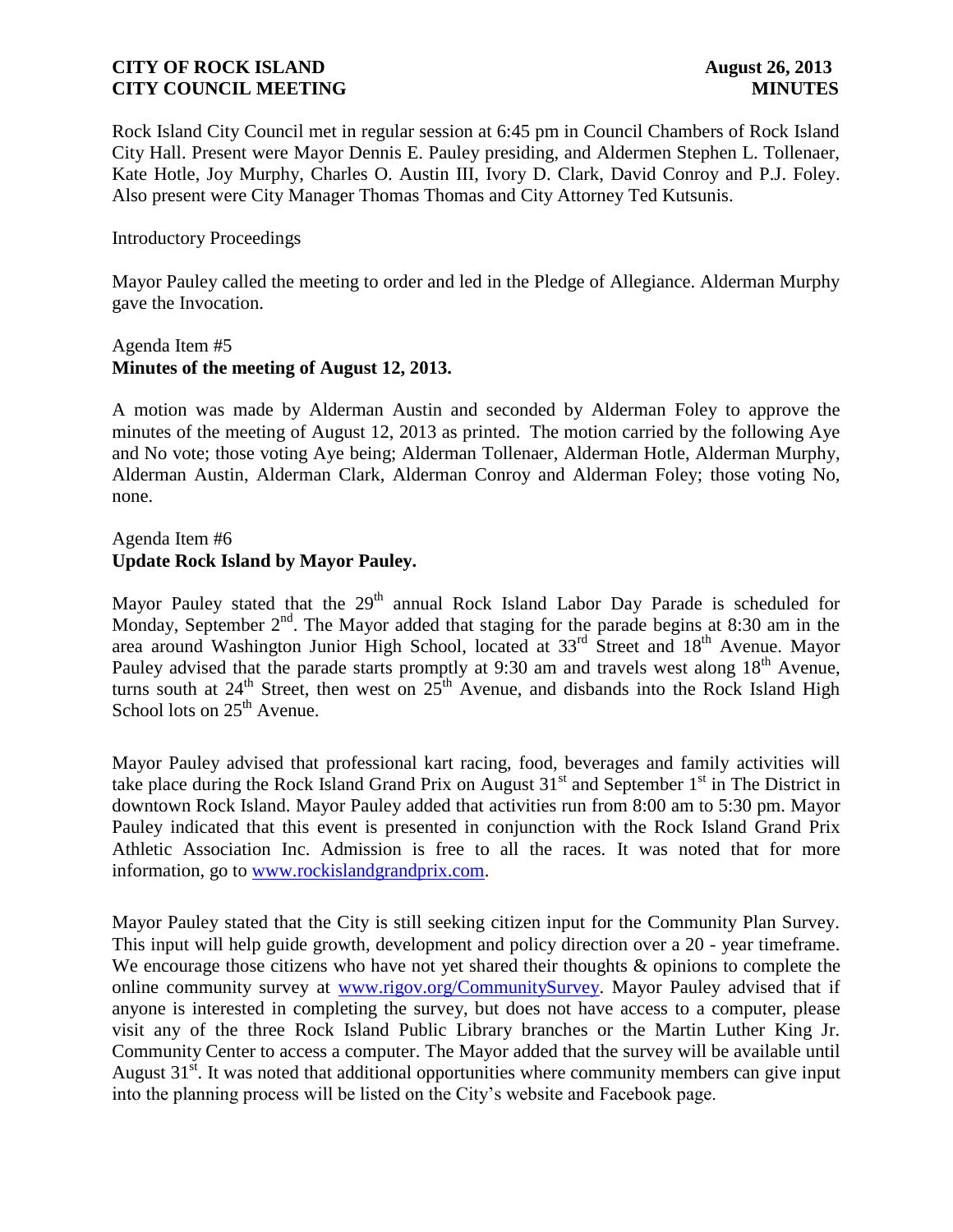Mayor Pauley advised that the City of Rock Island currently has applications available for CDBG and Gaming funds until August 30, 2013. The Mayor added that agencies interested in applying for funds should complete an application and return it to the City of Rock Island Community and Economic Development Department by 3:00 pm, Friday, August 30, 2013. Please note that late applications will not be accepted. Mayor Pauley added that applications from individual households are also not accepted. Mayor Pauley indicated that all CDBG and Gaming-related information including applications and Citizens Advisory Committee (CAC) meeting times may be obtained on the City website at [www.rigov.org.](http://www.rigov.org/) Completed applications should be returned to the attention of the City of Rock Island, Community & Economic Development Department both by mail at 1528 Third Avenue, Rock Island, Illinois, 61201 and by email at [haag.dena@rigov.org](mailto:haag.dena@rigov.org)

Mayor Pauley commented that the Martin Luther King Center will host its  $27<sup>th</sup>$  annual Family Fun Days, August 30 - September 1, 2013. Family Fun Days are aimed to bring people together in a celebration of the community through family-centered activities, empowering informational sessions, music and entertainment. It was noted to go to [www.rigov.org](http://www.rigov.org/) under Rock Island News or the City calendar for event details and times. Mayor Pauley commented that on Saturday, August  $31<sup>st</sup>$ , highlights will be the Martin Luther King Center Parade at 9:30 am followed by the ribbon cutting at 11:00 am for Martin Luther King, Jr. Park right across the street from the Martin Luther King Center.

Agenda Item #7

### **Presentation by the Police Department for Citizen Recognition.**

Police Chief Jeff VenHuizen recognized Gary Morehouse for his efforts in a July 12, 2013 incident that occurred on the Centennial Bridge in which Mr. Morehouse interceded on behalf a of a Rock Island Police Officer who was in a struggle on the bridge. Chief VenHuizen read the letter of appreciation thanking Mr. Morehouse for his prompt and courageous actions on that day. It was noted that Mr. Morehouse was unable to attend the meeting.

Agenda Item #8

## **Presentation of the 2013 Citizen of the Year Awards by members of the Citizen of the Year Committee and Mayor Pauley.**

Citizen of the Year Committee Co-Chairman Chuck Austin (Alderman  $7<sup>th</sup>$  Ward) and Mayor Pauley approached the podium. Alderman Austin thanked the members of the 2013 Citizen of the Year Committee and City Clerk Aleisha Patchin for all of their efforts in the selection of the 2013 Citizens of the Year.

The honorees in each category were introduced by a member of the current committee, which consisted of the winning recipients of the 2012 Citizen of the Year Awards.

The honorees of the 2013 Citizen of the Year are as follows:

**Business**: Unley Marine LLC - Introduced by Alderman Joy Murphy/Co-Chairman of the 2013 Citizen of the Year Committee.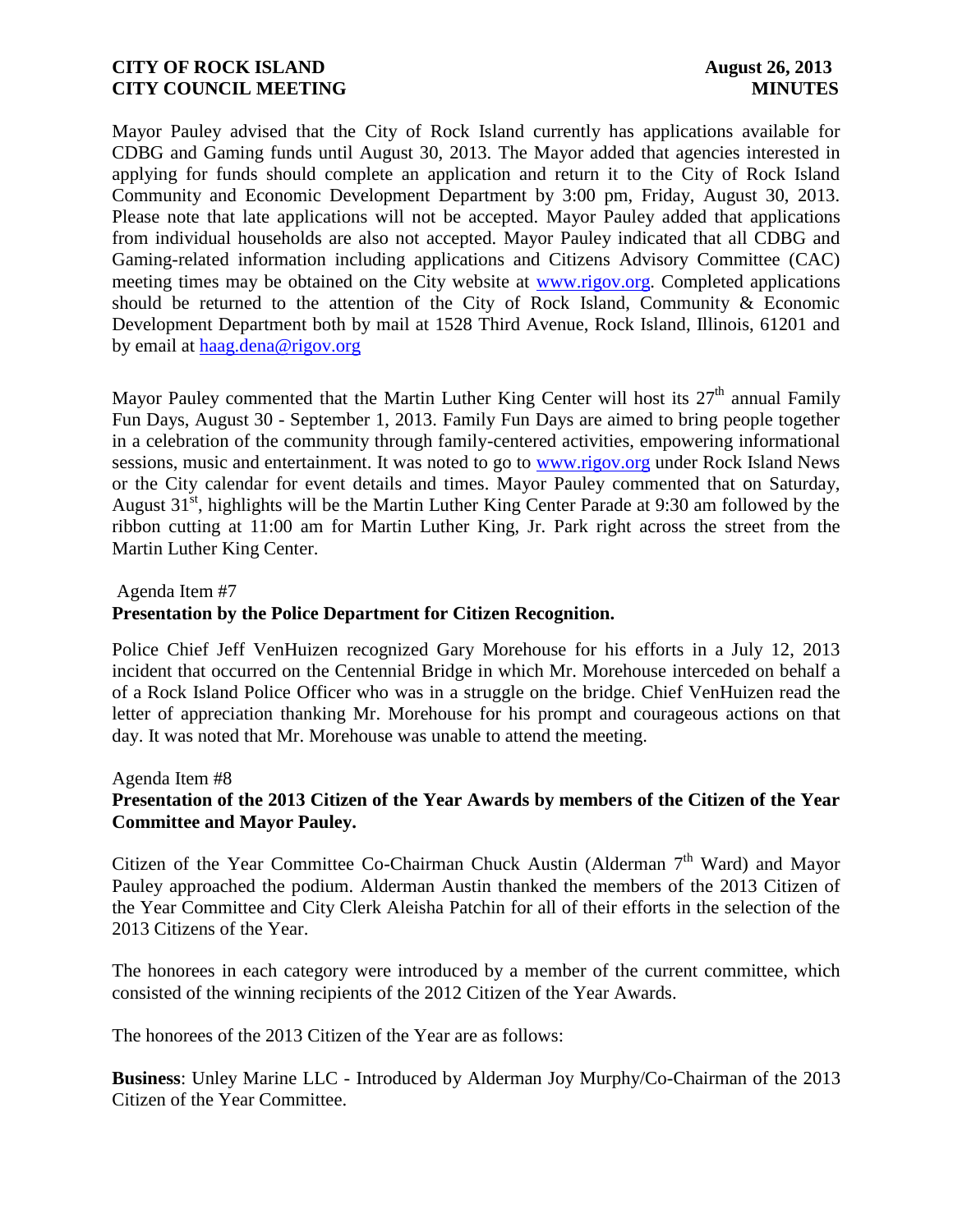**Professional**: Daniel Moore - Introduced by Grace Diaz Shirk, committee member.

**Education**: Nancy Wolber - Introduced by Glenda Nicke, committee member.

**Organization**: Church of Peace - Introduced by Amy Penry, committee member.

**Individual**: Moses Robinson - Introduced by Grace Diaz Shirk, committee member.

**City Employee**: Bill Nelson - Introduced by Alderman Chuck Austin/Co-Chairman of the 2013 Citizen of the Year Committee.

**Youth**: Abbey Johnson - Introduced by Alderman Chuck Austin/Co-Chairman of the 2013 Citizen of the Year Committee and Paul and Mary Johnson (parents). It was noted that Abbey was unable to attend the meeting to receive the award, but will be in the Labor Day Parade on September  $2<sup>nd</sup>$ .

**Honorary**: Virginia Jarrett - Introduced by Bill Renk, committee member.

Co-Chairman/Alderman Chuck Austin announced that Church of Peace was the overall winning recipient of the 2013 Citizen of the Year Award. Representatives of Church of Peace accepted the award. Alderman Austin reviewed the reasons for the Church's nomination and selection by the committee. It was noted that Church of Peace representatives will be the Grand Marshal of the Labor Day Parade.

The 2013 Citizen of the Year Award honorees had their pictures taken with Mayor Pauley.

#### Agenda Item #9

## **Proclamation declaring Monday, September 2, 2013 as Labor Day.**

Mayor Pauley read the proclamation. Mr. Jerry Lack, Executive Director of ILLOWA Construction Labor & Management Council accepted the proclamation. Mr. Lack thanked the Mayor and Council for the proclamation. Mr. Lack stated that on Thursday morning, the  $26<sup>th</sup>$ Annual Labor Day Proclamation Breakfast will be held for Mayors, City Councils, County officials and State representatives.

Agenda Item #10

**Public Hearing on a request from Loran Lassuy for an amendment to an existing Special Use Permit to allow two additional years to meet requirement of a previous City Council stipulation to complete work to improve the driveway and parking area on the subject site to asphalt, concrete or alternative equivalent materials acceptable to the City Engineer for single family residential and commercial use at 4378 78th Avenue West.** 

Mayor Pauley closed the regular meeting at 7:35 pm and opened a Public Hearing on a request from Loran Lassuy for an amendment to an existing Special Use Permit to allow two additional years to meet requirement of a previous City Council stipulation to complete work to improve the driveway and parking area on the subject site to asphalt, concrete or alternative equivalent materials acceptable to the City Engineer for single family residential and commercial use at  $437878^{th}$  Avenue West.

Mr. Loran Lassuy stepped forward. Mayor Pauley swore in Mr. Lassuy.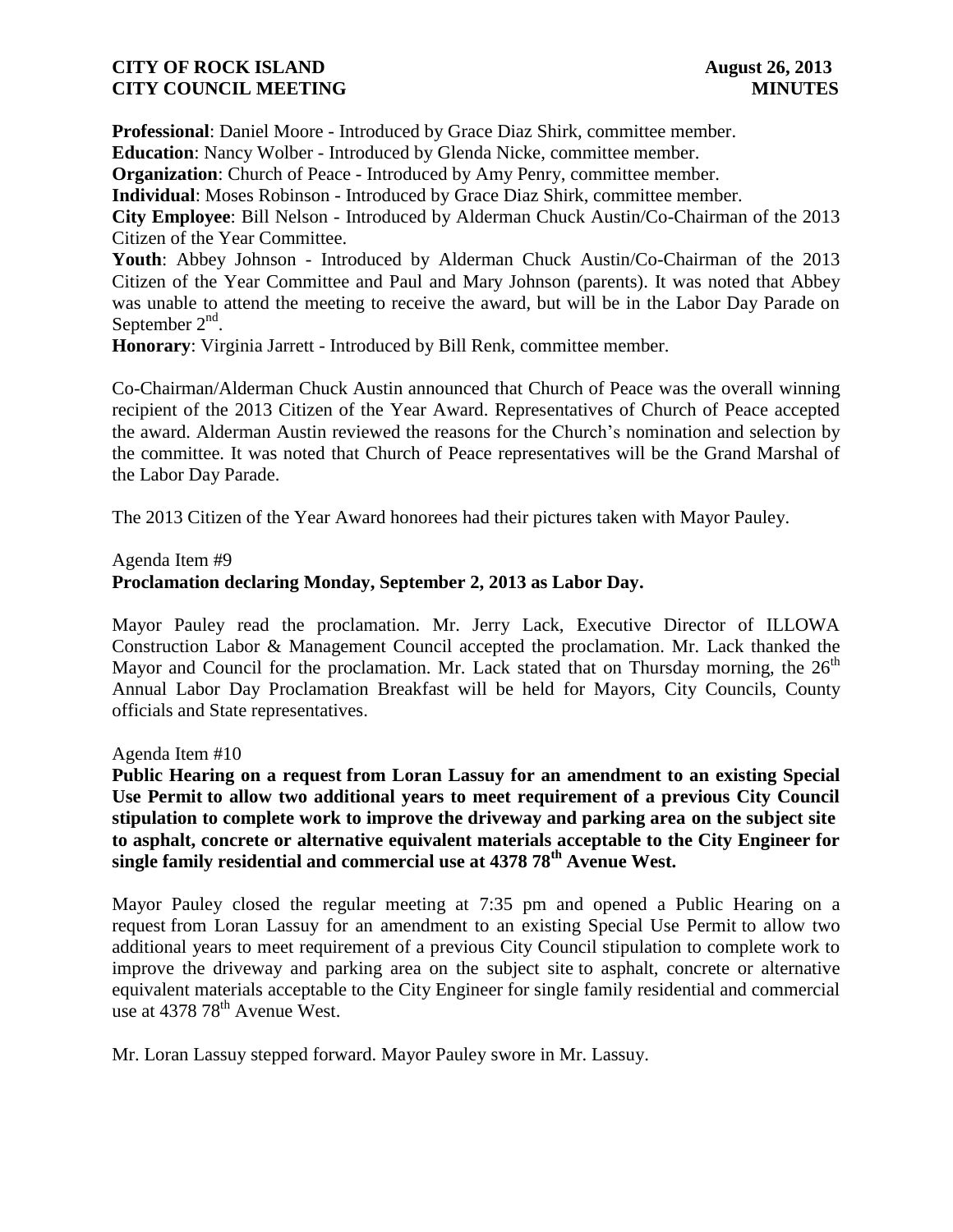Mr. Lassuy stated that he needed additional time to finish the hard surface requirements. Mr. Lassuy added that he has done a lot of work on the property and has had a lot of difficulty getting things done in the past. Mr. Lassuy commented that he is currently taking care of the house on the property and he is making progress towards completing it.

Alderman Murphy inquired as to how much time Mr. Lassuy has had to complete the requirements. Mr. Lassuy stated that he has had since September 14, 2009 to complete the requirements.

Alderman Conroy stated that he was out at the facility about one year ago and inquired as to what Mr. Lassuy has accomplished since that time. Mr. Lassuy stated that everything has been addressed, but the biggest obstacle is completing the occupancy permit for the residence. Mr. Lassuy commented that he is tapped out of resources. Mr. Lassuy noted that the outside is nearly complete but inside work needs to be done to the house.

Alderman Tollenaer inquired as to whether the plumbing/sanitary sewer line was completed. Mr. Lassuy stated yes, and that he worked with the City to put in a rain garden in which permits were obtained and the work was completed.

Alderman Conroy inquired as to what guarantee Mr. Lassuy could give that he would have the finances to make sure the requirements are completed in the next two years. Mr. Lassuy stated that he worked with the City prior to this and he is using brick as a hard surface; it was approved then, and it is assumed that the City Engineer would still approve it.

Mayor Pauley inquired as to whether there was anyone who wished to speak in favor of the Special Use Permit. No one stepped forward.

Mayor Pauley then inquired as to whether there was anyone who wished to speak in opposition to the Special Use Permit.

Stephanie Acri, owner of the property (Evans Premium Manufacturing) at 4608 78<sup>th</sup> Avenue West stepped forward. Mayor Pauley swore in Ms. Acri.

Ms. Acri distributed two pictures, one of her property and one of Mr. Lassuy's property. Ms. Acri stated that her property has suffered from flooding and she believed that it was due to a lack of appropriate water retention on Mr. Lassuy's property. Ms. Acri commented that she was in support of the rezoning at the time it was requested, but only supported it with the expectation that the request would be followed up by meeting the standards of the City that had been established at that time.

Ms. Acri stated that she finds it very difficult to operate next to that business. Ms. Acri added that the property has continuously degraded over time since Mr. Lassuy moved in. Ms. Acri commented that there are piles of rubbish, overgrown grass and rusty containers on that property; it is a mess. Ms. Acri encouraged Council to not extend this request because the Council now has the opportunity to enforce it. Ms. Acri added that she has not seen any indication for Mr. Lassuy to address issues that don't cost money.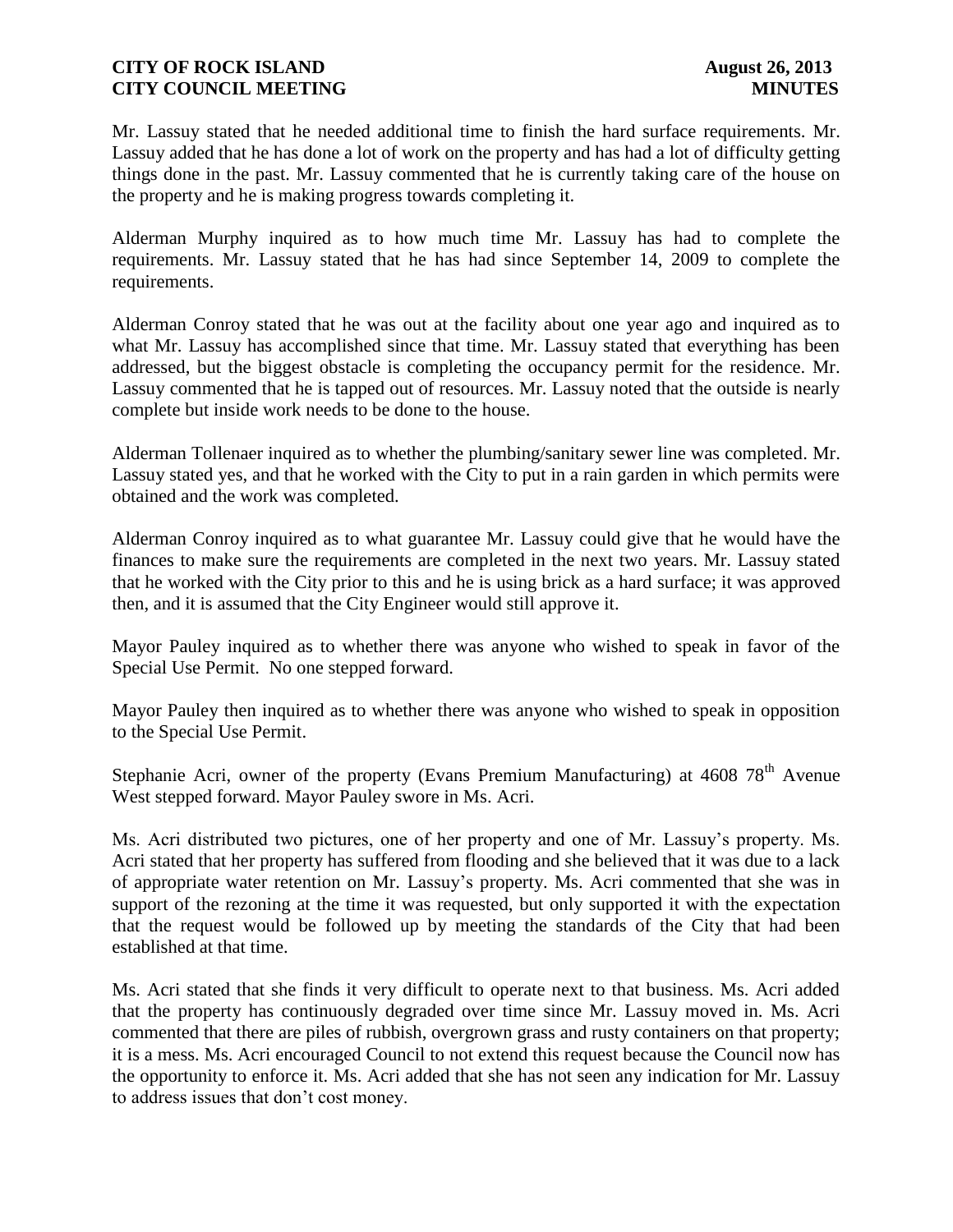Mr. Lassuy stepped forward and stated that substantial progress has been made. Mr. Lassuy added that he has gone through MUNICES and code enforcement and has addressed a lot of issues.

Council discussed this issue as it related to general maintenance of the property, additional requested time to complete the requirements and the amount of requirements that have been completed in the past five years.

With no other person present to speak in favor of or in opposition to the Special Use Permit, Mayor Pauley closed the Public Hearing and reconvened the regular meeting at 7:51 pm.

Discussion followed. Alderman Tollenaer inquired as to why this issue is with the City and not with the Board of Zoning Appeals.

Community and Economic Development Director Jeff Eder stated that the Special Use Permit was granted by the City Council a couple of years ago.

City Attorney Ted Kutsunis advised that the City's ordinances allow for this procedure; the Board of Zoning Appeals is for changing a zoning classification for a designated area. Mr. Kutsunis added that this is just a variance on one specific property at a request of the Council after a public hearing.

Mr. Eder indicated that the special use is due to two specific uses on the property, which include a residential use and a business use. Mr. Eder added that typically, the zoning districts don't allow it.

Council further discussed this issue as it related to meeting the requirements for the Special Use Permit and the implications for turning down the request.

After discussion, it was moved by Alderman Murphy and seconded by Alderman Tollenaer to deny the amendment to the special use permit as recommended because it does not meet the seven standards identified in the zoning ordinance for approving a special use permit and the current situation alters the character of the neighborhood. The motion carried by the following Aye and No vote; those voting Aye being; Alderman Tollenaer, Alderman Hotle, Alderman Murphy, Alderman Austin, Alderman Clark and Alderman Foley; those voting No, Alderman Conroy.

### Agenda Item #11

## **A Special Ordinance amending a zoning district and zoning map at 3917, 3923, 4003 and 4009 9th Street.**

A motion was made by Alderman Austin and seconded by Alderman Foley to consider, suspend the rules and pass the ordinance. The motion carried by the following Aye and No vote; those voting Aye being; Alderman Tollenaer, Alderman Hotle, Alderman Murphy, Alderman Austin, Alderman Clark, Alderman Conroy and Alderman Foley; those voting No, none.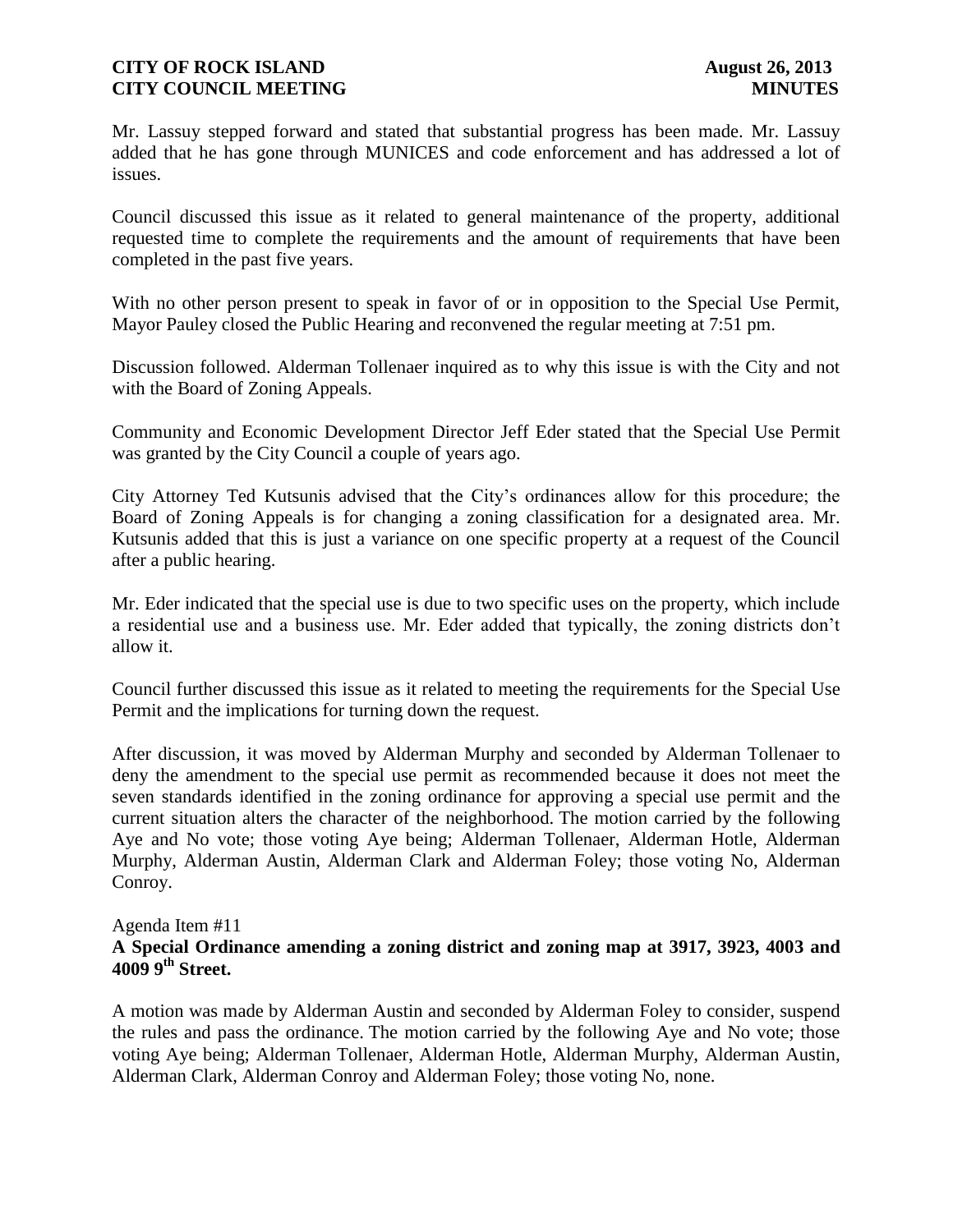#### Agenda Item #12

## **A Special Ordinance declaring one current City owned 1984 Spartan Aerial/Pumper Fire Truck as surplus and allowing for disposal**.

City Clerk Aleisha Patchin noted that there was an error on the ordinance in regards to Item #12. The City Clerk stated that it should be a1994 Spartan Aerial Pumper Fire Truck.

It was moved by Alderman Foley and seconded by Alderman Conroy to consider, suspend the rules and pass the ordinance. The motion carried by the following Aye and No vote; those voting Aye being; Alderman Tollenaer, Alderman Hotle, Alderman Murphy, Alderman Austin, Alderman Clark, Alderman Conroy and Alderman Foley; those voting No, none.

## Agenda Item #13 **A Special Ordinance providing for the donation of City owned property at 920 6th Street to Habitat for Humanity**.

A motion was made by Alderman Clark and seconded by Alderman Foley to consider, suspend the rules and pass the ordinance. The motion carried by the following Aye and No vote; those voting Aye being; Alderman Tollenaer, Alderman Hotle, Alderman Murphy, Alderman Austin, Alderman Clark, Alderman Conroy and Alderman Foley; those voting No, none.

Agenda Item #14 **CLAIMS**

It was moved by Alderman Austin and seconded by Alderman Murphy to accept the following reports and authorize payments as recommended. The motion carried by the following Aye and No vote; those voting Aye being; Alderman Tollenaer, Alderman Hotle, Alderman Murphy, Alderman Austin, Alderman Clark, Alderman Conroy and Alderman Foley; those voting No, none.

a. Report from the Public Works Department regarding payment #1 in the amount of \$71,472.04 to Brandt Construction for services provided for the QC Botanical Center Children's Garden project.

b. Report from the Public Works Department regarding payment #2 and final in the amount of \$13,983.63 to Walter D. Laud for services provided for the Velie Drive Subgrade Stabilization project.

c. Report from the Public Works Department regarding payment #3 and final in the amount of \$45,776.17 to Walter D. Laud for services provided for the Rock Island Parkway Improvements project.

d. Report from the Public Works Department regarding payment #3 in the amount of \$94,937.99 to Walter D. Laud for services provided for the  $6<sup>th</sup>$  Avenue Reconstruction:  $31<sup>st</sup>$  Street to  $32<sup>nd</sup>$  Street project.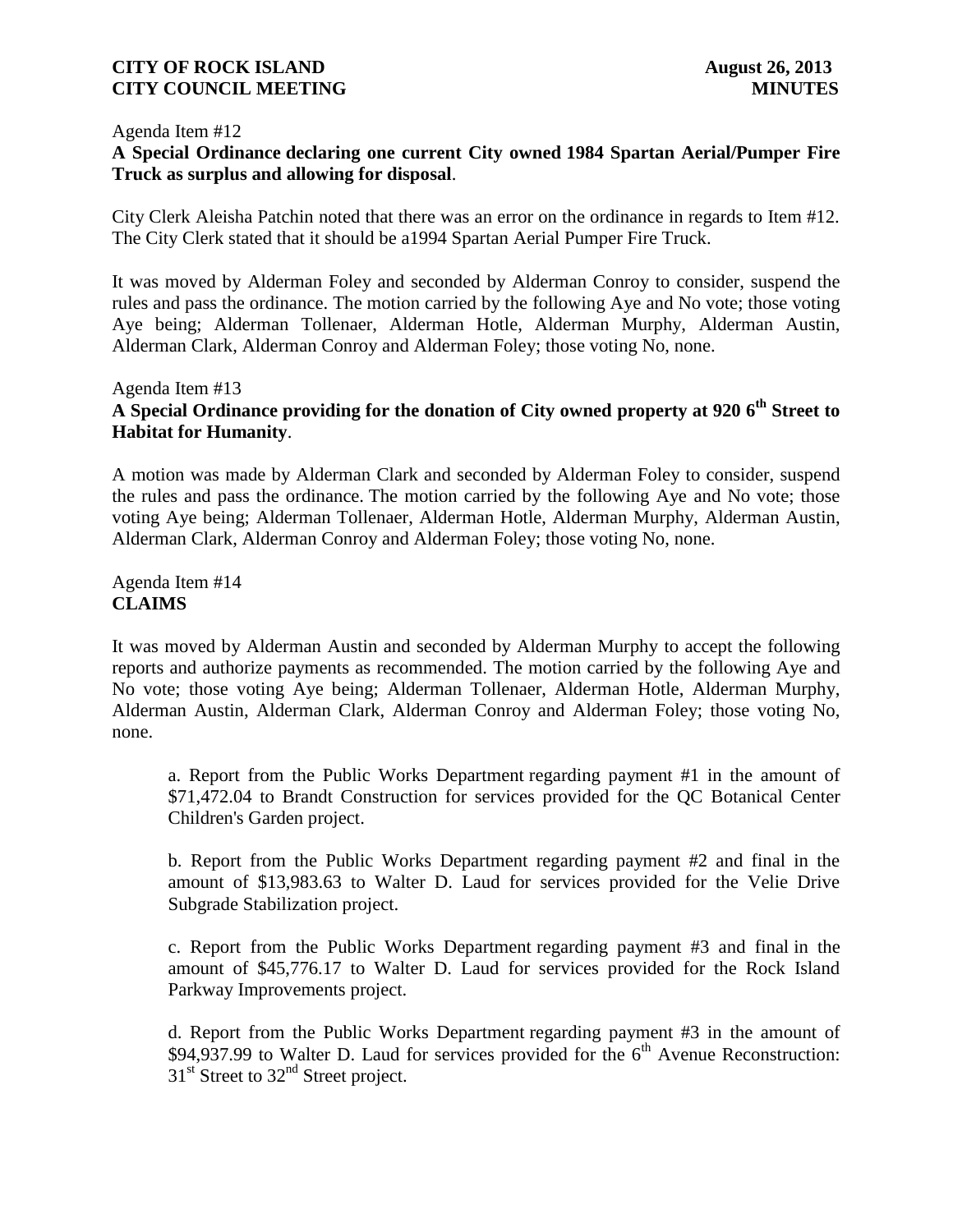#### Agenda Item #15

## **Claims for the weeks of August 9 through August 15 in the amount of \$2,100,757.67 and August 16 through August 22 in the amount of \$916,124.55.**

 Alderman Conroy moved and Alderman Murphy seconded to allow the claims. The motion carried by the following Aye and No vote; those voting Aye being; Alderman Tollenaer, Alderman Hotle, Alderman Murphy, Alderman Austin, Alderman Clark, Alderman Conroy and Alderman Foley; those voting No, none.

## Agenda Item #16 **Payroll for the weeks of August 5 through August 18 in the amount of \$1,322,691.99.**

 It was moved by Alderman Foley and seconded by Alderman Hotle to allow the payroll. The motion carried by the following Aye and No vote; those voting Aye being; Alderman Tollenaer, Alderman Hotle, Alderman Murphy, Alderman Austin, Alderman Clark, Alderman Conroy and Alderman Foley; those voting No, none.

#### Agenda Item #17

## **Report from the Community and Economic Development Department regarding the purchase of property at 1101 46th Avenue from Kevin and Teresa Peschang in the amount of \$250,000.00.**

Alderman Tollenaer moved and Alderman Murphy seconded to approve the purchase as recommended, authorize the City Manager to execute the contract documents and refer to the City Attorney for an ordinance.

Alderman Murphy commented that purchasing this property allows the City to have a better turning radius at this intersection. Alderman Murphy added that this is one more exciting thing happening on  $11<sup>th</sup>$  Street.

After comments, the motion carried by the following Aye and No vote; those voting Aye being; Alderman Tollenaer, Alderman Hotle, Alderman Murphy, Alderman Austin, Alderman Clark, Alderman Conroy and Alderman Foley; those voting No, none.

#### Agenda Item #18

**Report from the Public Works Department regarding bids for the purchase of an encapsulated flotation for the 300 dock, recommending the bid be awarded to K&R Manufacturing Company in the amount of \$41,596.00.** 

It was moved by Alderman Conroy and seconded by Alderman Foley to award the bid as recommended and authorize purchase. The motion carried by the following Aye and No vote; those voting Aye being; Alderman Tollenaer, Alderman Hotle, Alderman Murphy, Alderman Austin, Alderman Clark, Alderman Conroy and Alderman Foley; those voting No, none.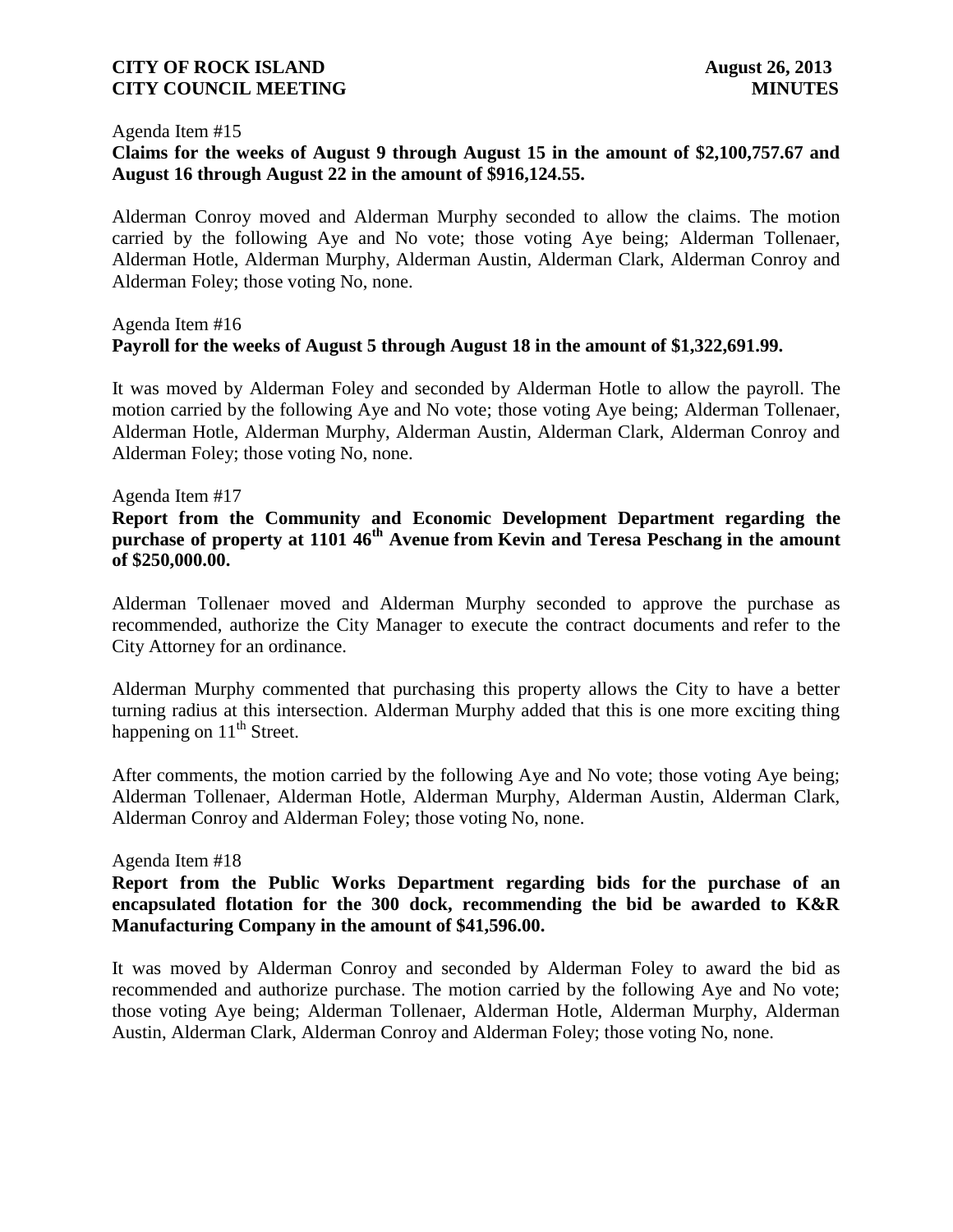#### Agenda Item #19

# **Report from the Board of Local Improvements regarding bids for 23rd Avenue Reconstruction from 12th Street to 17th Street, recommending the bid be awarded to Brandt Construction Company in the amount of \$1,351,531.70.**

Alderman Foley moved and Alderman Conroy seconded to award the bid as recommended and authorize the City Manager to execute the contract documents. The motion carried by the following Aye and No vote; those voting Aye being; Alderman Tollenaer, Alderman Hotle, Alderman Murphy, Alderman Austin, Alderman Clark, Alderman Conroy and Alderman Foley; those voting No, none.

### Agenda Item #20

# **Report from the Board of Local Improvements regarding bids for 37th Avenue Reconstruction from 30th Street to 32nd Street, recommending the bid be awarded to Walter D. Laud, Inc. in the amount of \$205,418.75.**

It was moved by Alderman Austin and seconded by Alderman Hotle to award the bid as recommended and authorize the City Manager to execute the contract documents. The motion carried by the following Aye and No vote; those voting Aye being; Alderman Tollenaer, Alderman Hotle, Alderman Murphy, Alderman Austin, Alderman Clark, Alderman Conroy and Alderman Foley; those voting No, none.

Agenda Item #21

## **Report from the Board of Local Improvements regarding bids for 20th Avenue Reconstruction from 32nd Street to 34th Street, recommending the bid be awarded to Langman Construction in the amount of \$313,465.00.**

Alderman Hotle moved and Alderman Murphy seconded to award the bid as recommended and authorize the City Manager to execute the contract documents. The motion carried by the following Aye and No vote; those voting Aye being; Alderman Tollenaer, Alderman Hotle, Alderman Murphy, Alderman Austin, Alderman Clark, Alderman Conroy and Alderman Foley; those voting No, none.

#### Agenda Item #22

## **Report from the Human Resources Department regarding request for qualifications for self insurance consulting services, recommending Cleaveland Insurance for a three year contract in the amount of \$72,000.00.**

It was moved by Alderman Murphy and seconded by Alderman Conroy to award the contract to Cleaveland Insurance as recommended and authorize the City Manager to execute the contract documents. The motion carried by the following Aye and No vote; those voting Aye being; Alderman Tollenaer, Alderman Hotle, Alderman Murphy, Alderman Austin, Alderman Clark, Alderman Conroy and Alderman Foley; those voting No, none.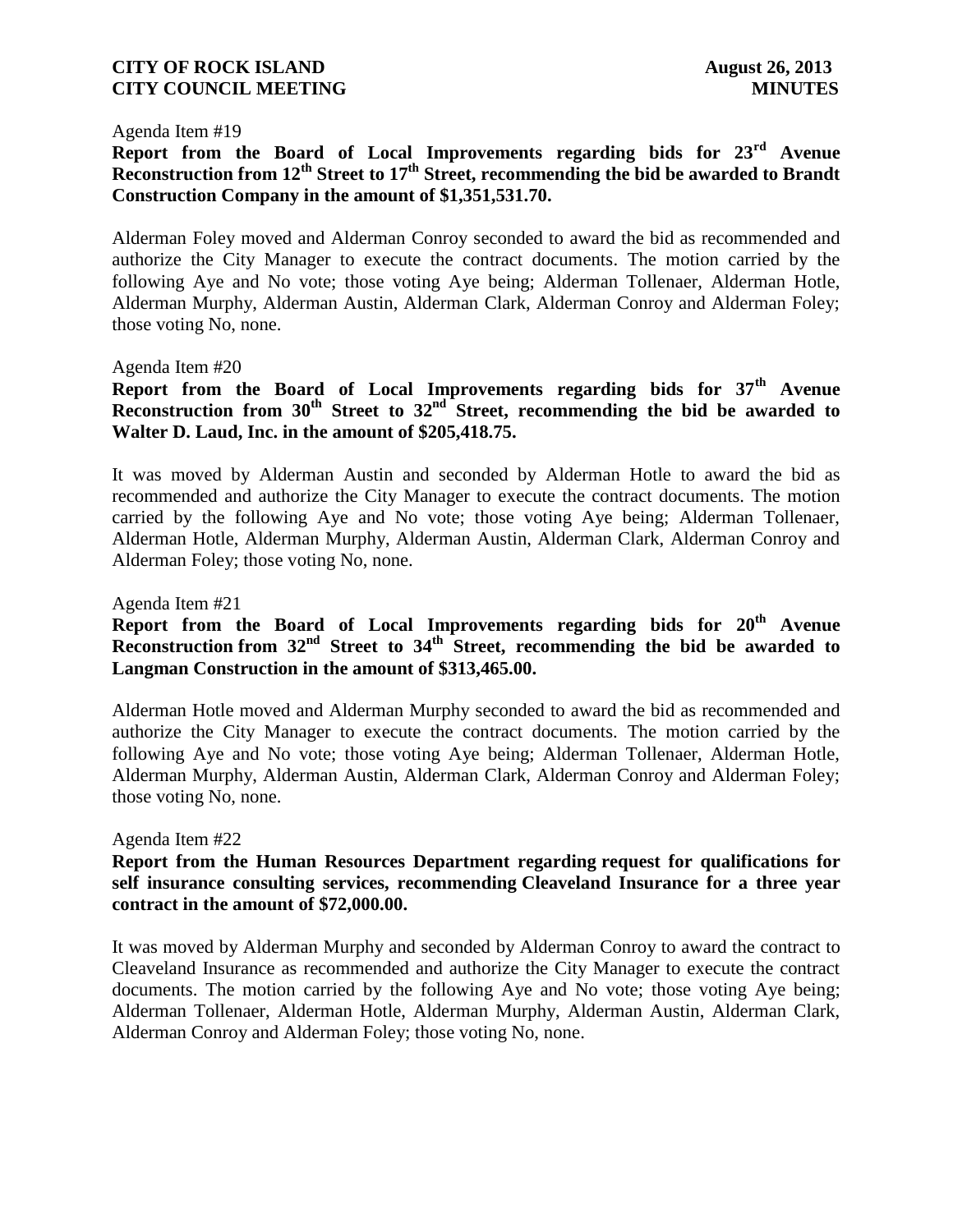#### Agenda Item #23

**Report from the Community and Economic Development Department regarding a development agreement with Rock Island Economic Growth Corporation for the Star Block project**.

Alderman Hotle moved and Alderman Foley seconded to approve the agreement as recommended and authorize the City Manager to execute the contract documents.

Alderman Foley commented that this is a great project that the City is partnering with Rock Island Economic Growth. Alderman Foley added that this building downtown is over 100 years old and this is another example of a project where the City is supporting preservation.

After comments, the motion carried by the following Aye and No vote; those voting Aye being; Alderman Tollenaer, Alderman Hotle, Alderman Murphy, Alderman Austin, Alderman Clark, Alderman Conroy and Alderman Foley; those voting No, none.

### Agenda Item #24

## **Report from the Community and Economic Development Department regarding a development agreement with Embassy Square LLC as it relates to the improvement project planned for the property at 2365 11th Street.**

It was moved by Alderman Foley and seconded by Alderman Hotle to approve the agreement as recommended and authorize the City Manager to execute the contract documents. The motion carried by the following Aye and No vote; those voting Aye being; Alderman Tollenaer, Alderman Hotle, Alderman Murphy, Alderman Austin, Alderman Clark, Alderman Conroy and Alderman Foley; those voting No, none.

### Agenda Item #25

## **Report from the Community and Economic Development Department regarding the conveyance of a 20ft. by 30ft. strip of property to Tom and Irita DeCrane (adjacent property owners) to obtain clear and insurable title to the property at 950 31st Avenue.**

Alderman Tollenaer moved and Alderman Conroy seconded to approve the conveyance as recommended, authorize the City Manager to execute the contract documents and refer to the City Attorney for an ordinance. The motion carried by the following Aye and No vote; those voting Aye being; Alderman Tollenaer, Alderman Hotle, Alderman Murphy, Alderman Austin, Alderman Clark, Alderman Conroy and Alderman Foley; those voting No, none.

#### Agenda Item #26

### **Report from the Community and Economic Development Department regarding the sale of City-owned property at 512 23rd Street to Megan Quinn in the amount of \$1.00 plus closing costs.**

It was moved by Alderman Hotle and seconded by Alderman Foley to approve the sale as recommended, authorize the City Manager to execute the contract documents and refer to the City Attorney for an ordinance. The motion carried by the following Aye and No vote; those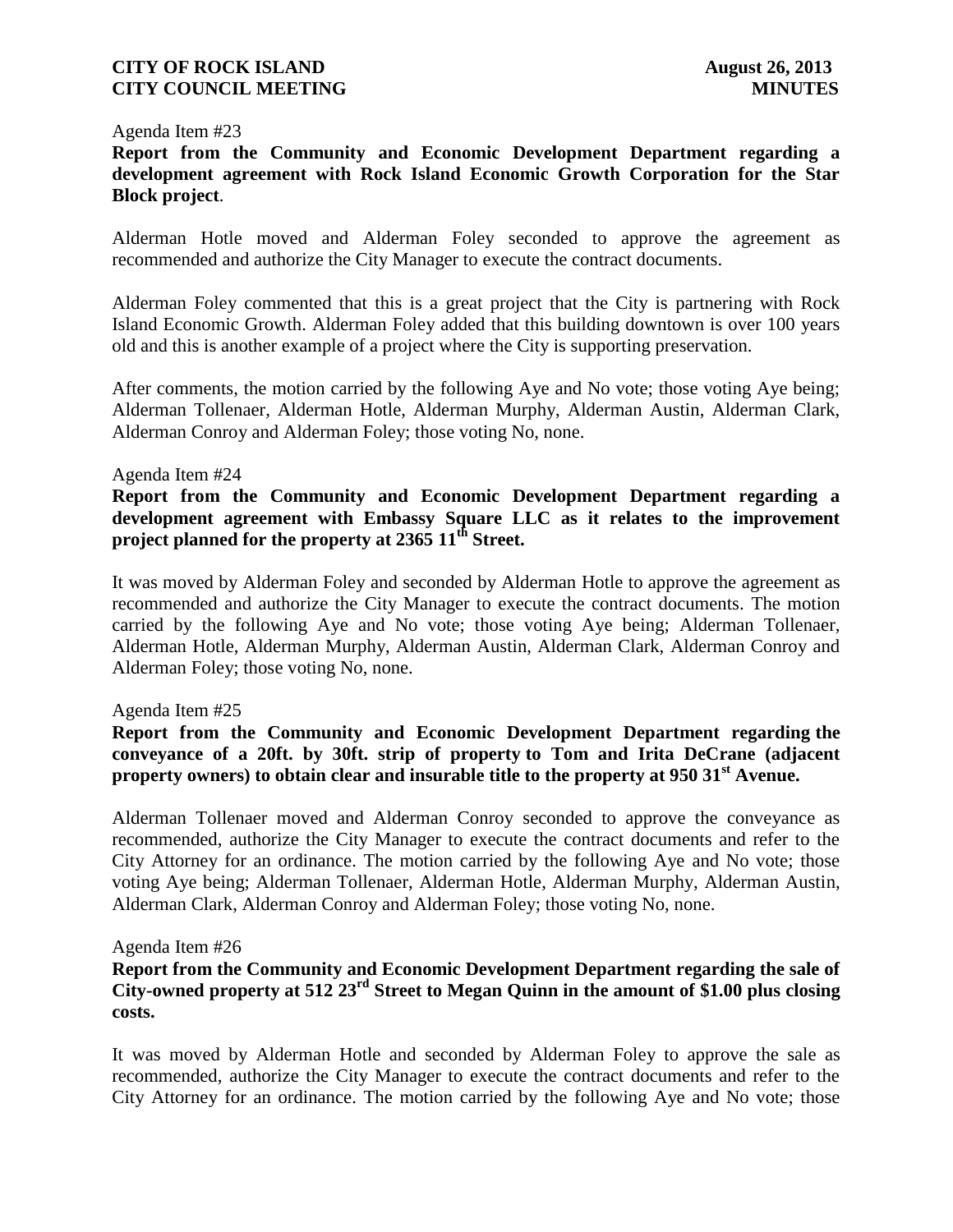voting Aye being; Alderman Tollenaer, Alderman Hotle, Alderman Murphy, Alderman Austin, Alderman Clark, Alderman Conroy and Alderman Foley; those voting No, none.

#### Agenda Item #27

## **Report from the Community and Economic Development Department regarding the sale of City-owned property at 502 23rd Street to Thomas W. Hammar CPA in the amount of \$1.00 plus closing costs.**

Alderman Foley moved and Alderman Hotle seconded to approve the sale as recommended, authorize the City Manager to execute the contract documents and refer to the City Attorney for an ordinance. The motion carried by the following Aye and No vote; those voting Aye being; Alderman Tollenaer, Alderman Hotle, Alderman Murphy, Alderman Austin, Alderman Clark, Alderman Conroy and Alderman Foley; those voting No, none.

### Agenda Item #28

## **Report from the Community and Economic Development Department regarding Fiscal Year 2015 (April 1, 2014 to March 31, 2015) Community Development Block Grant Allocation Policies.**

It was moved by Alderman Murphy and seconded by Alderman Conroy to approve Fiscal Year 2014/2015 Community Development Block Grant Allocation Policies as recommended. The motion carried by the following Aye and No vote; those voting Aye being; Alderman Tollenaer, Alderman Hotle, Alderman Murphy, Alderman Austin, Alderman Clark, Alderman Conroy and Alderman Foley; those voting No, none.

#### Agenda Item #29

## **Report from the Community and Economic Development Department regarding Fiscal Year 2015 (April 1, 2014 to March 31, 2015) Gaming Grant Allocation Policies**.

Alderman Hotle moved and Alderman Murphy seconded to approve Fiscal Year 2014/2015 Gaming Grant Allocation Policies as recommended. The motion carried by the following Aye and No vote; those voting Aye being; Alderman Tollenaer, Alderman Hotle, Alderman Murphy, Alderman Austin, Alderman Clark, Alderman Conroy and Alderman Foley; those voting No, none.

#### Agenda Item #30

## **Report from the Finance Department regarding changing the City's fiscal year end to a calendar year end.**

It was moved by Alderman Murphy and seconded by Alderman Hotle to approve changing the City's year end to December  $31<sup>st</sup>$ , authorize staff to adjust future contracts to reflect the new year, authorize a budget adjustment in the amount of \$15,000.00 for software changes and refer to the City Attorney for an ordinance. The motion carried by the following Aye and No vote; those voting Aye being; Alderman Tollenaer, Alderman Hotle, Alderman Murphy, Alderman Austin, Alderman Clark, Alderman Conroy and Alderman Foley; those voting No, none.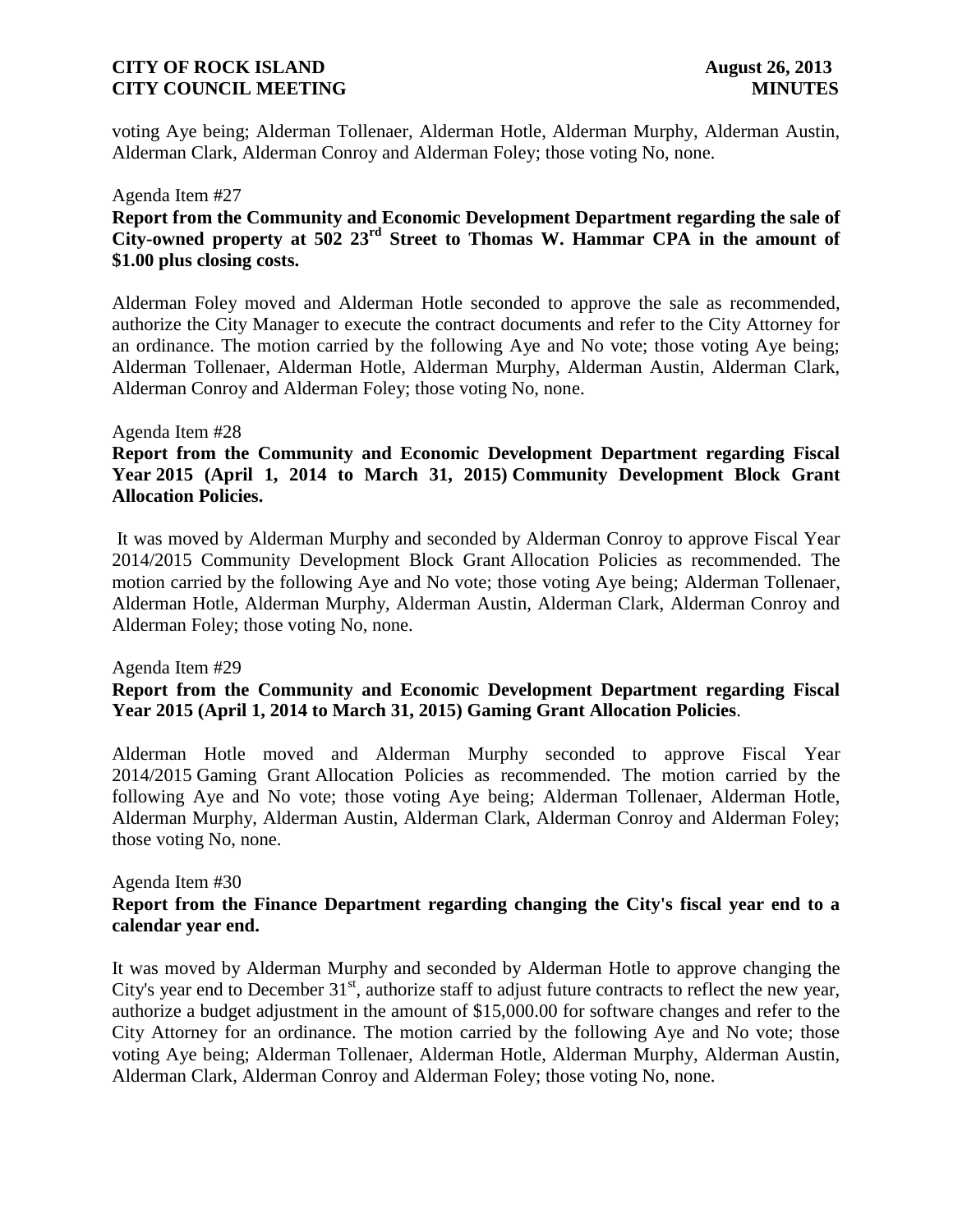#### Agenda Item #31

## **Report from the Community and Economic Development Department regarding the proposed Arsenal Gateway Revitalization Plan.**

Alderman Hotle moved and Alderman Murphy seconded to adopt the plan as recommended. The motion carried by the following Aye and No vote; those voting Aye being; Alderman Tollenaer, Alderman Hotle, Alderman Murphy, Alderman Austin, Alderman Clark, Alderman Conroy and Alderman Foley; those voting No, none.

# Agenda Item #32 **Report from the Mayor regarding an appointment to the Citizen's Advisory Committee.**

Alderman Conroy moved and Alderman Hotle seconded to approve the appointment as recommended. The motion carried by the following Aye and No vote; those voting Aye being; Alderman Tollenaer, Alderman Hotle, Alderman Murphy, Alderman Austin, Alderman Clark, Alderman Conroy and Alderman Foley; those voting No, none.

Ken Jaeke was appointed to the Citizen's Advisory Committee.

Agenda Item #33

### **Report from the Mayor regarding appointments and reappointments to the Planning Commission and Board of Zoning Appeals.**

It was moved by Alderman Foley and seconded by Alderman Conroy to approve the appointments and reappointments as recommended.

Discussion followed. Alderman Tollenaer inquired as to whether there should be two separate motions because one is a reappointment and one is an appointment.

City Attorney Kutsunis advised that they can be consolidated as long as it is clear on the motion what is being asked for and there is a clear second.

Alderman Tollenaer stated that voting for one doesn't allow a person to not vote for the other.

City Attorney Kutsunis advised that a motion can be made to separate the question.

After more discussion, the motion carried with five (5) Aldermen voting Aye and two (2) Alderman voting No.

Alderman Hotle commented that she is newly elected to the City Council and one of the things that she has tried to do is to get new people involved in the City. Alderman Hotle stated that she would like to see new voices heard on the City's commissions and she will continue to push to get new people appointed on the commissions.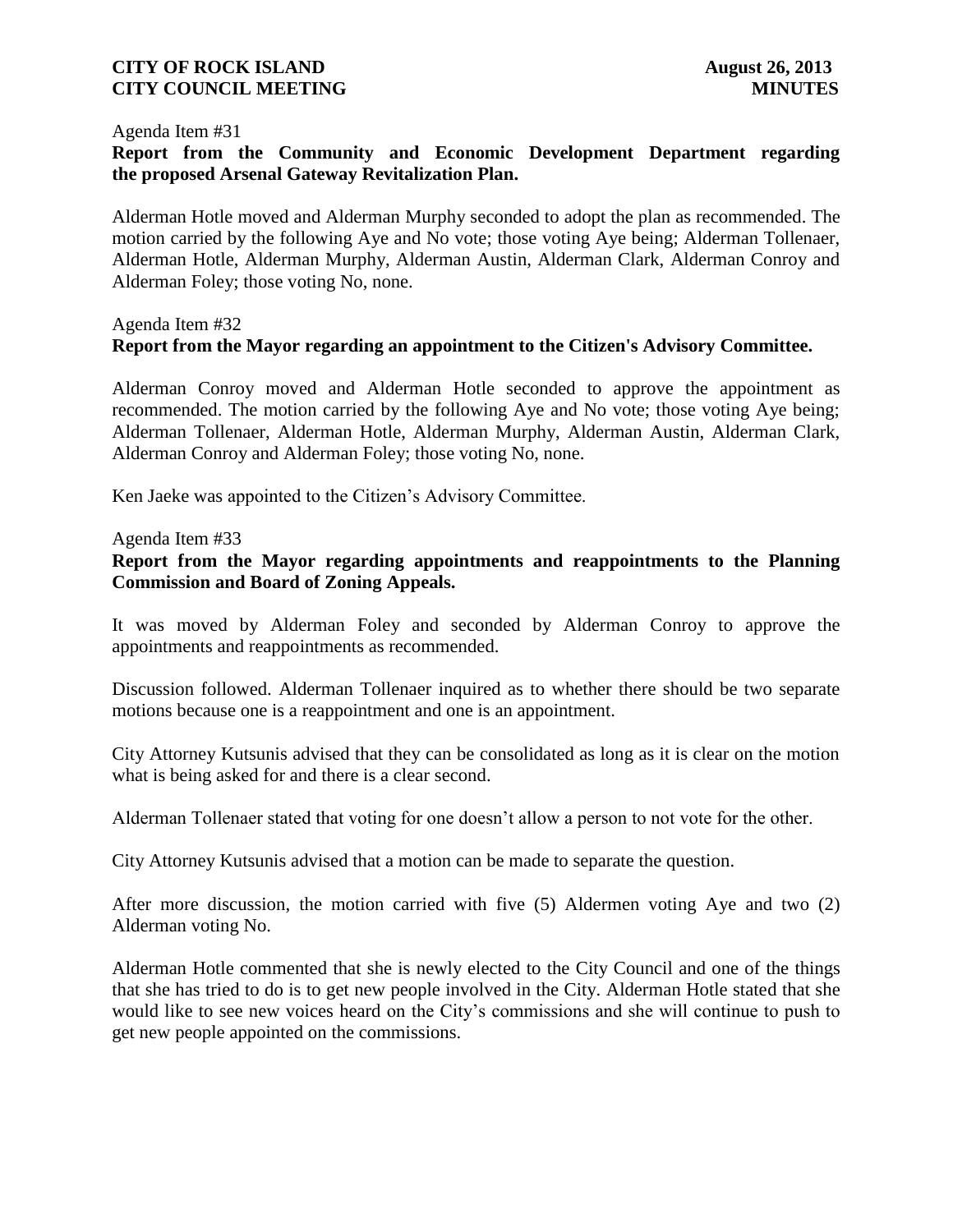Kevin Nolan and Bruce Harding were appointed to the Planning Commission for three year terms expiring in April, 2016. Lorian Swanson was reappointed to the Planning Commission for a three year term to expire in April, 2016.

Larry Tschappat was reappointed to the Board of Zoning Appeals for a three year term to expire in April, 2016.

### Agenda Item #34

## **Report from the Mayor regarding appointments and reappointments to the Sunset Marina Boaters Advisory Committee.**

Alderman Murphy moved and Alderman Conroy seconded to approve the appointments and reappointments as recommended. The motion carried by the following Aye and No vote; those voting Aye being; Alderman Tollenaer, Alderman Hotle, Alderman Murphy, Alderman Austin, Alderman Clark, Alderman Conroy and Alderman Foley; those voting No, none.

Ms. Doreen Youngberg was reappointed as the 300 Dock representative with a term expiring on June 1, 2016. Mr. Randy McMurray was reappointed as an at-large member with a term expiring on June 1, 2016. Mr. Brent Riley was appointed as the 700 Dock representative with a term expiring on June 1, 2016. Mr. Ray Heims was reassigned as the 800 Dock representative with the current term expiring on June 1, 2014. Mr. Nick Detert was reassigned as the 200 Dock representative with the current term expiring on June 1, 2015.

#### Agenda Item #35

**Report from the City Clerk regarding a request from the Marketing Committee of the East West Riverfest to hang a 4ft. wide by 10ft long banner on the fences on the north side of 1st Avenue at Schwiebert Riverfront Park from September 3 to September 22, 2013 to promote the 2nd annual East West Riverfest.)**

It was moved by Alderman Hotle and seconded by Alderman Clark to approve the request as recommended**,** subject to removing the banner at the conclusion of the event. The motion carried by the following Aye and No vote; those voting Aye being; Alderman Tollenaer, Alderman Hotle, Alderman Murphy, Alderman Austin, Alderman Clark, Alderman Conroy and Alderman Foley; those voting No, none.

#### Agenda Item #36

**Report from the City Clerk regarding a Plaza activity event application from Steve's Old Time Tap to host an outdoor concert commemorating their 10th Anniversary on Friday, August 30, 2013 from 6:00 pm to midnight**.

Alderman Conroy moved and Alderman Foley seconded to approve the event as recommended, subject to complying with liquor license regulations and waive the Plaza fee.

Discussion followed. Alderman Conroy advised that they are not asking to close down any streets in front of them; he is asking to have something in his own parking lot. Alderman Conroy stated that he is not asking to use any part of the Plaza. Alderman Conroy commented that there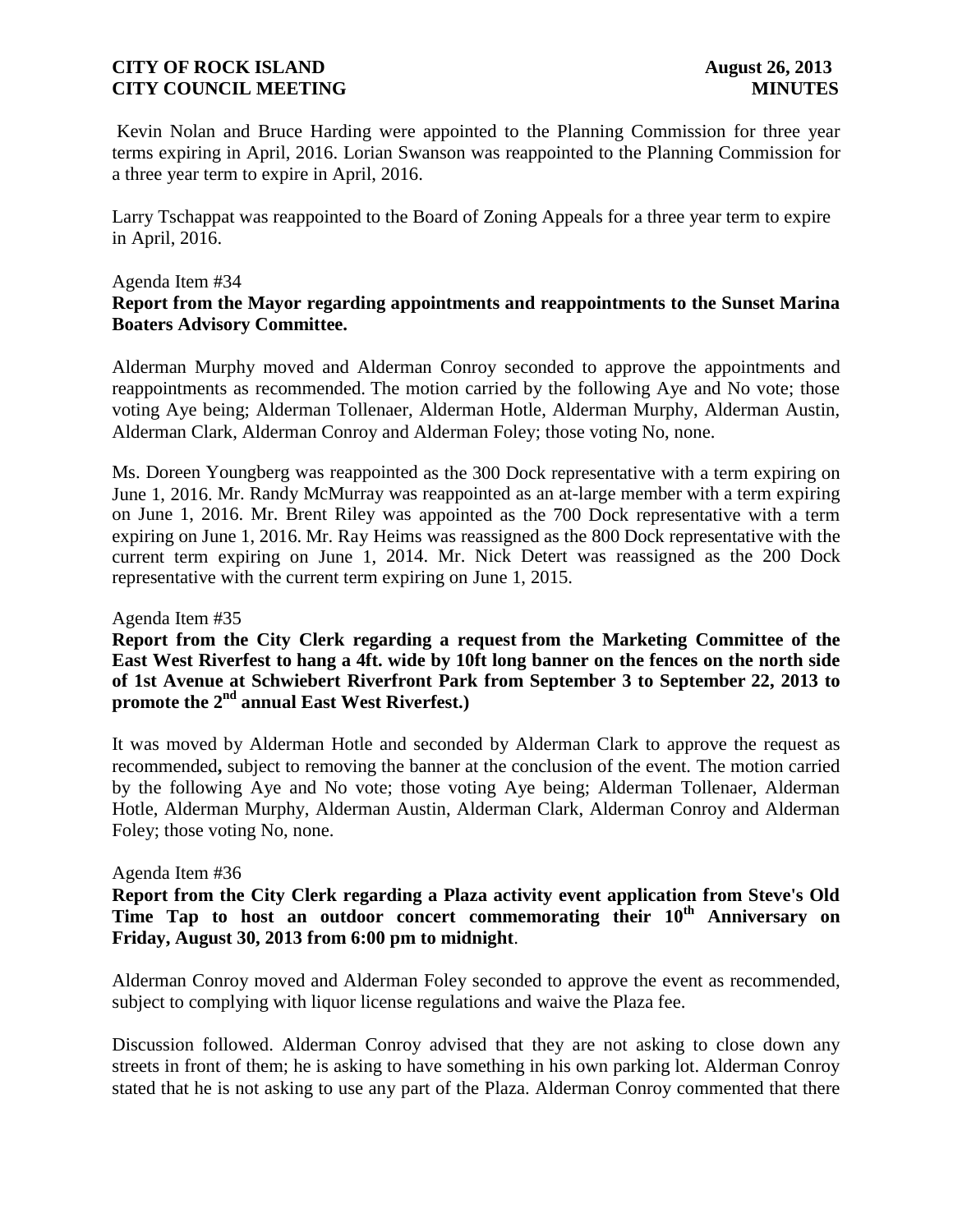is a \$250.00 Plaza fee that is charged. Alderman Conroy added that he thought it was ridiculous for a company to have to pay Plaza fees for their own private property.

After discussion, the motion carried by the following Aye and No vote; those voting Aye being; Alderman Tollenaer, Alderman Hotle, Alderman Murphy, Alderman Austin, Alderman Clark, Alderman Conroy and Alderman Foley; those voting No, none.

### Agenda Item #37

**Report from the City Clerk regarding a request from the Native American Coalition of the Quad Cities to utilize the Watch Tower Plaza parking lot (City-owned property) as a shuttle service area on Saturday, August 31, 2013 from 11:30 am to 8:00 pm and Sunday, September 1, 2013 from 11:30 am to 5:00 pm for their 73rd annual Labor Day Weekend Pow Wow**.

It was moved by Alderman Clark and seconded by Alderman Foley to approve the request as recommended.

Discussion followed. Ms. Ann McMeekan of 104 3<sup>rd</sup> Street in Matherville, IL stepped forward and Ms. Regina Tsosie of  $1424 \, 21<sup>st</sup>$  Avenue in Moline IL stepped forward.

Ms. McMeekan stated that this is one of the few events held in Rock Island based on the Native American community. Ms. McMeekan added that this year marks the  $175<sup>th</sup>$  Anniversary of Blackhawk's death. Ms. McMeekan provided background information on this event. Ms. McMeekan indicated that they are trying to make this an event that occurs every year. Ms. McMeekan added that they are seeking assistance from the City to help recognize this event.

Mayor Pauley advised that he wished they would have come forward a few months earlier and made a presentation so that the event could have been promoted.

Alderman Foley encouraged them to come in advance next year so that the event can be promoted on the City's website as well as through the Mayor's update.

Ms. Tsosie stated that next year, they will come forward in advance of the event for some support. Ms. Tsosie discussed funding as it related to the event.

Alderman Conroy stated that the City gives funding to these types of organizations through block grant money. Alderman Conroy encouraged Ms. McMeekan and Ms. Tsosie to get an application in by this Friday, which is the deadline date to get next year's money. Alderman Conroy added that this is how the City funds these types of organizations through the \$50,000.00 grant money.

Alderman Foley stated that he is Chair of the Rock Island Community Foundation and encouraged Ms. McMeekan and Ms. Tsosie to go to that website at [www.ricf.org](http://www.ricf.org/) for an application.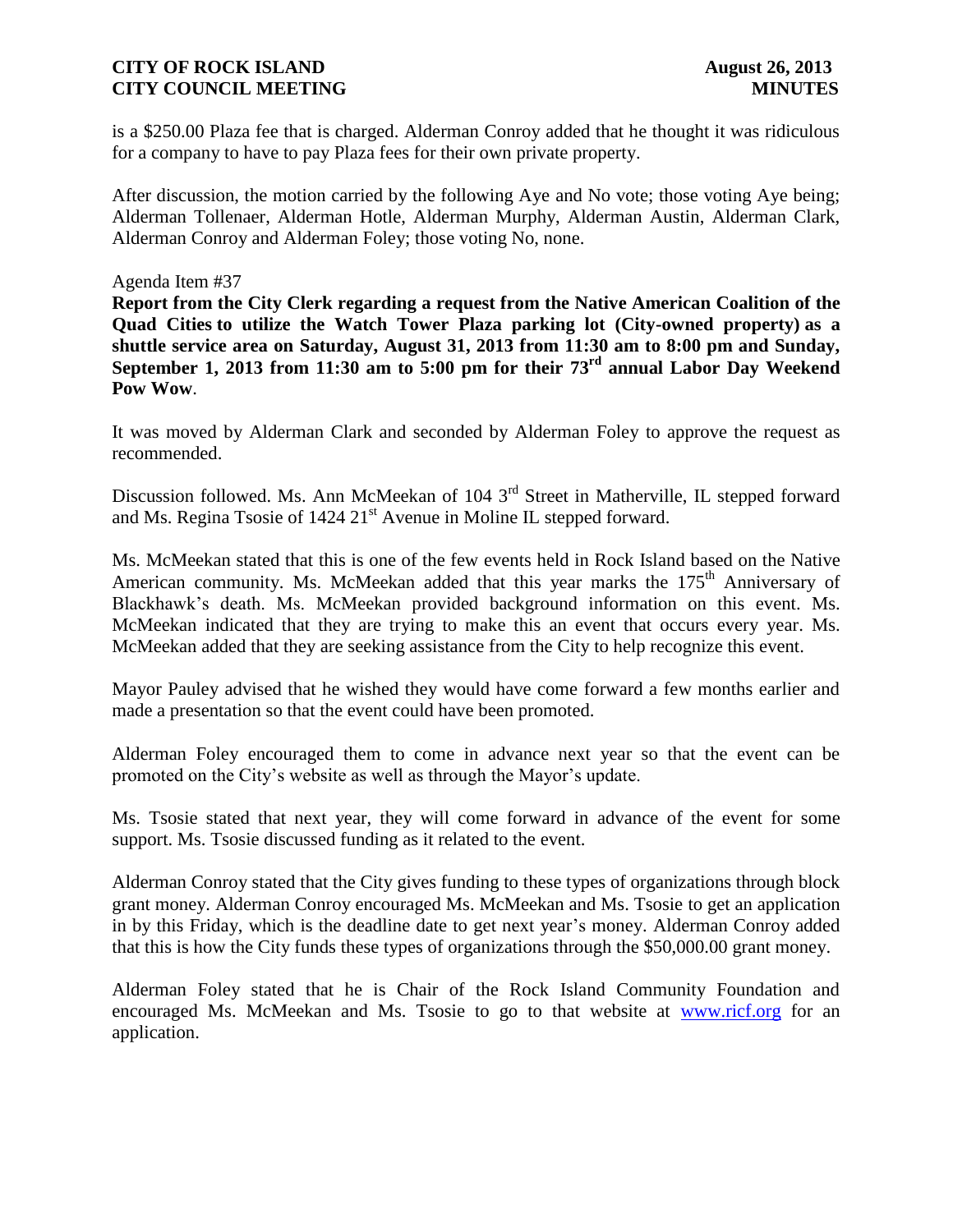After more discussion, the motion carried by the following Aye and No vote; those voting Aye being; Alderman Tollenaer, Alderman Hotle, Alderman Murphy, Alderman Austin, Alderman Clark, Alderman Conroy and Alderman Foley; those voting No, none.

#### Agenda Item #38

## **Report from the City Clerk regarding a request from Jake O's Grille to have live music outside on the deck from 8:30 pm to midnight on Friday, September 6, 2013 at 2900 46th Avenue.**

Alderman Tollenaer moved and Alderman Conroy seconded to approve the event as recommended, subject to complying with all liquor license regulations and subject to being closed down early if noise complaints are received. The motion carried by the following Aye and No vote; those voting Aye being; Alderman Tollenaer, Alderman Hotle, Alderman Murphy, Alderman Austin, Alderman Clark, Alderman Conroy and Alderman Foley; those voting No, none.

### Agenda Item #39

**Report from the City Clerk regarding a request from the Refuge Church to hold their annual three day outdoor revival in the parking lot of Watchtower Plaza (City-owned property) along with a Sound Amplification permit to be held on Friday, September 13th from 5:00 pm to 9:30 pm, Saturday, September 14th from 10:00 am to 9:30 pm and Sunday, September 15th from 10:00 am to 5:00 pm.**

It was moved by Alderman Hotle and seconded by Alderman Clark to approve the sound amplification permit as recommended and allow the Refuge Church to hold this event on City owned property. The motion carried by the following Aye and No vote; those voting Aye being; Alderman Tollenaer, Alderman Hotle, Alderman Murphy, Alderman Austin, Alderman Clark, Alderman Conroy and Alderman Foley; those voting No, none.

Agenda Item #40 **Other Business.**

Alderman Foley stated that a Rock Island citizen, Al Klass passed away this morning at the age of 91.

Alderman Clark stated that tomorrow at 6:00 pm at the King Center, there will be a Parent Facebook Security meeting with Cheri Bustos and a computer expert. Alderman Clark encouraged parents to come and learn about what their children are doing, and learn how to protect them and keep them safe when they are using a computer.

Alderman Conroy commented that this is the last weekend for Whitewater Junction pool to be open.

Alderman Austin stated that he will be holding a ward meeting  $(7<sup>th</sup> Ward)$  on Thursday, September  $5<sup>th</sup>$  at 6:30 pm at the Church of the Nazarene located on  $38<sup>th</sup>$  Street and  $29<sup>th</sup>$  Avenue.